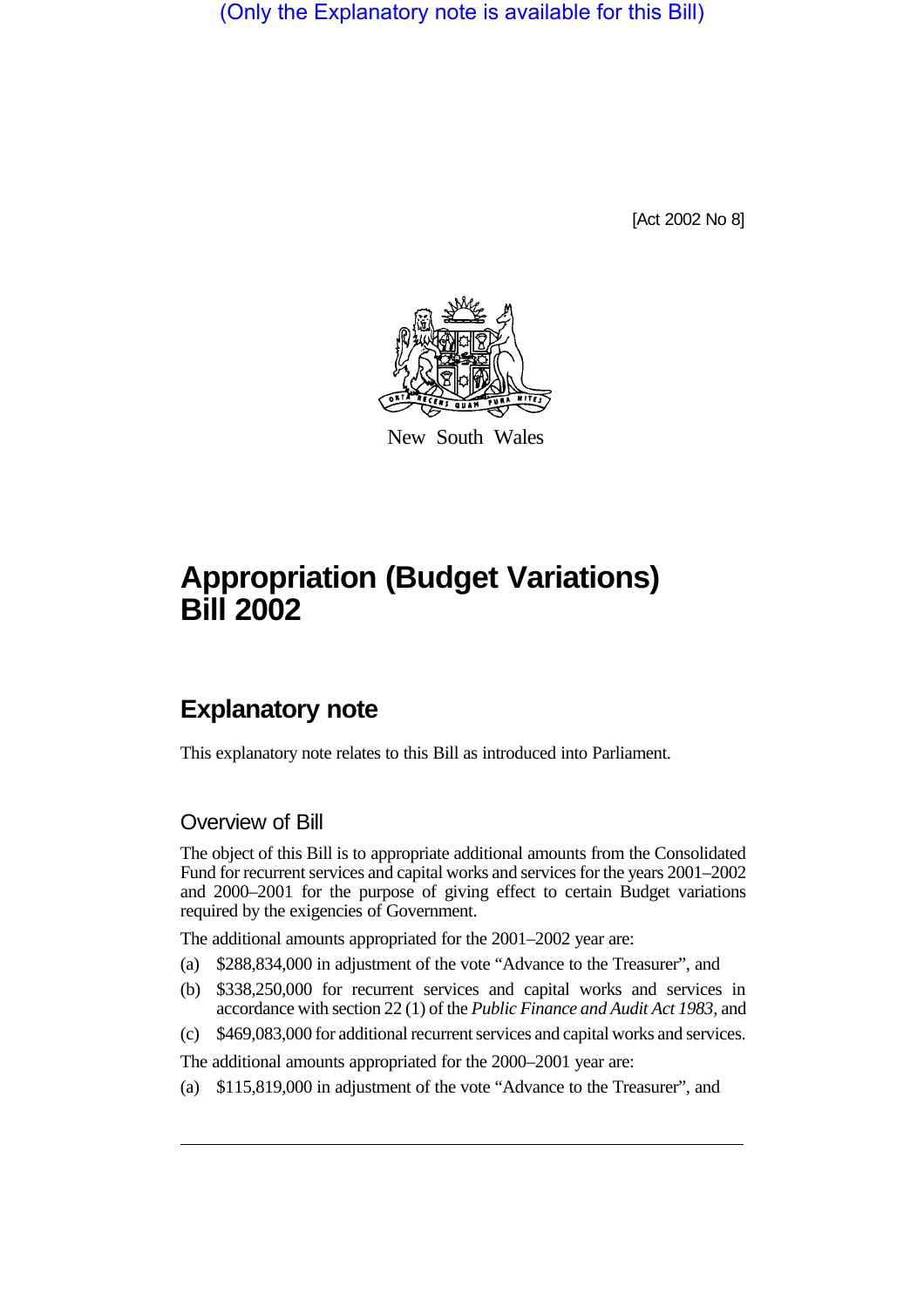Appropriation (Budget Variations) Bill 2002 [Act 2002 No 8]

Explanatory note

(b) \$929,149,000 for capital works and services, in accordance with section 22 (1) of the *Public Finance and Audit Act 1983*.

#### Outline of provisions

# **Part 1 Preliminary**

**Clause 1** sets out the name (also called the short title) of the proposed Act.

**Clause 2** provides that the proposed Act is taken to have commenced on 1 July 2001 which is the date of commencement of the *Appropriation Act 2001*.

# **Part 2 Budget variations 2001–2002**

**Clause 3** appropriates the additional amount in adjustment of the vote "Advance to the Treasurer", 2001–2002, the details of which are set out in Column 1 of Schedule 1.

**Clause 4** appropriates the additional amounts for recurrent services and capital works and services under section 22 (1) of the *Public Finance and Audit Act 1983*, the details of which are set out in Column 2 of Schedule 1. Because these amounts are appropriated by the proposed Act, subclause (2) removes the requirement of the *Public Finance and Audit Act 1983* that details of them be included in an Appropriation Bill introduced during the 2002–2003 financial year.

**Clause 5** appropriates the additional amounts for recurrent services and capital works and services, the details of which are set out in Column 3 of Schedule 1.

## **Part 3 Budget variations 2000–2001**

**Clause 6** appropriates the additional amount in adjustment of the vote "Advance to the Treasurer", 2000–2001, the details of which are set out in Column 1 of Schedule 2.

**Clause 7** appropriates the additional amounts for capital works and services under section 22 (1) of the *Public Finance and Audit Act 1983*, the details of which are set out in Column 2 of Schedule 2. Because these amounts are appropriated by the